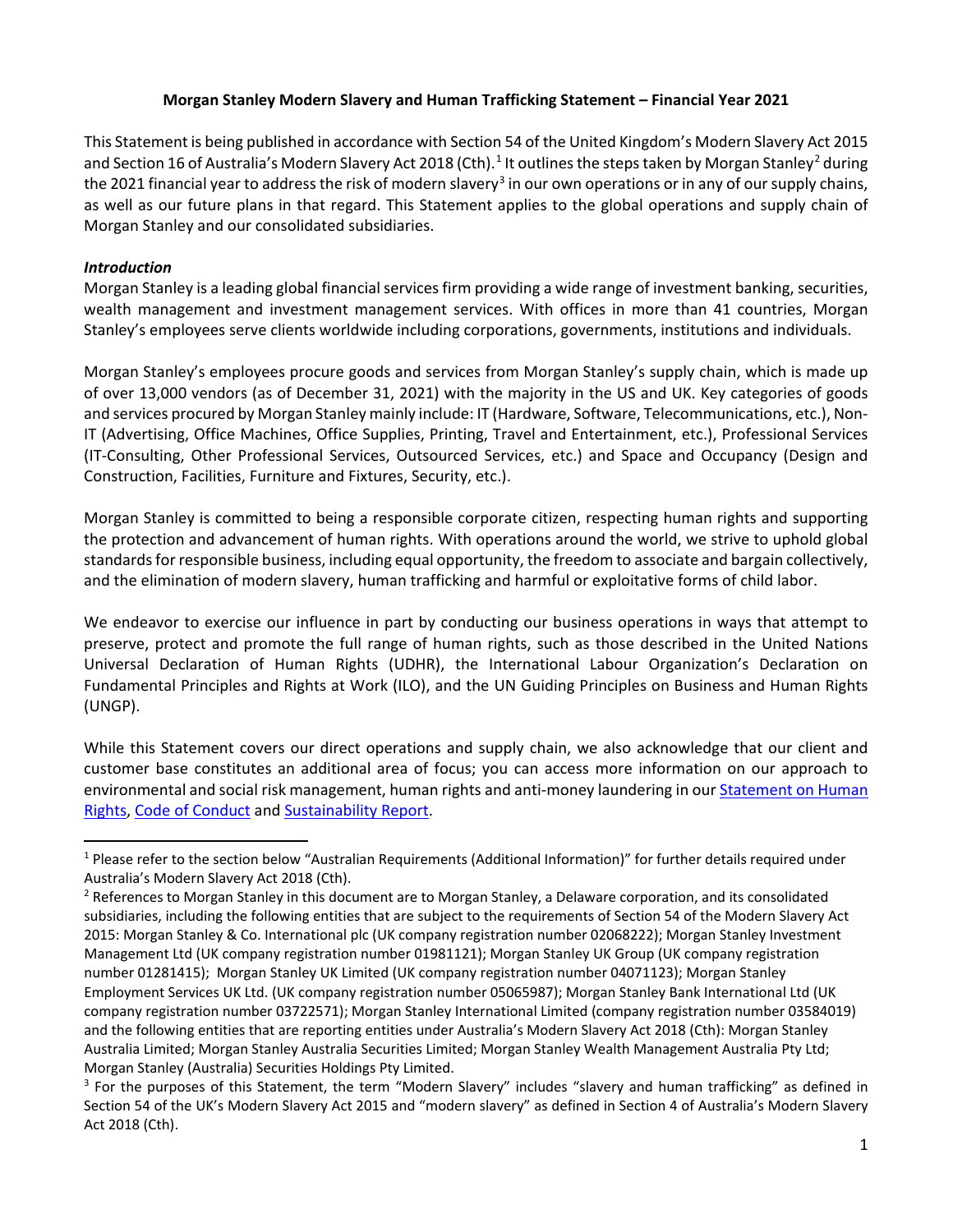# *Our Approach*

Morgan Stanley's activities and operations are integrated globally, with core risk management policies and procedures established at a global level. Morgan Stanley has a global Enterprise Risk Management framework that ensures that Morgan Stanley's risks are managed in a sound manner and escalated as appropriate. This includes management of sourcing and outsourcing, supplier selection, franchise risk and environmental and social risk.

In 2021, Morgan Stanley's Modern Slavery Executive Global Committee continued to drive implementation of enhancements to improve our ability to identify modern slavery risks across the organization and assess the effectiveness of our response.

### *Policies*

Morgan Stanley is guided by the rights outlined in the UDHR and in the ILO, and Morgan Stanley expects that its suppliers, affiliates and partners do the same. Morgan Stanley's Supplier Code of Conduct outlines Morgan Stanley's expectations that suppliers have appropriate policies in place to ensure they are not complicit in human rights abuses, including modern slavery and human trafficking.

Morgan Stanley's Global Franchise Risk Policy requires heightened sensitivity and review for business activities, operations or projects in countries or locations experiencing human rights abuses. Our approach to environmental and social risk management, including human rights and modern slavery considerations, is set out in our **Environmental and Social Policy Statement**. As outlined in the Policy Statement, Morgan Stanley will not knowingly engage in transactions where there is evidence of direct involvement in modern slavery, such as forced labor, human trafficking, or harmful or exploitative forms of child labor. Our Policy Statement is reviewed annually and updated to reflect our current strategy and key developments.

Morgan Stanley has a number of mechanisms in place to assess the effectiveness of our actions to identify and mitigate the risk of modern slavery. With respect to our own workforce, we regularly review representation, hiring, promotion, attrition, compensation and other key data and leverage that data to identify gaps, shape our strategy and goals and evaluate progress against those goals. All employees must read and acknowledge the Morgan Stanley Code of Conduct annually, which underscores our values and our commitment to ensuring a workplace that includes equal opportunity, dignity and respect, including with respect to our suppliers, affiliates and partners. Morgan Stanley also has a global Integrity Hotline providing employees and other stakeholders, including suppliers, with a mechanism to report concerns regarding potentially unlawful, improper or questionable conduct.

#### *Due Diligence Process*

# *Supply Chain*

Morgan Stanley's vendor due diligence program, using a risk-based approach, assesses risks associated with third party suppliers. In 2021, reviews were conducted for over 2,850 suppliers. Reviews ranged from a search and analysis of online public records, including significant litigation and regulatory actions for high-risk suppliers to a negative media search for suppliers determined in prior assessments to be low risk. The reviews identify, among other things, potential for risks associated with human rights and other social and/or environmental issues. Where appropriate, potential issues are escalated to senior management.

Given the nature of the services provided by Morgan Stanley, the skilled nature of our workers, and the level of transparency and oversight we have over our direct workforce and operations, we consider there is a low risk of modern slavery in our operations. Our greatest potential areas of risk of involvement with modern slavery is through our supplier relationships and other third-party relationships.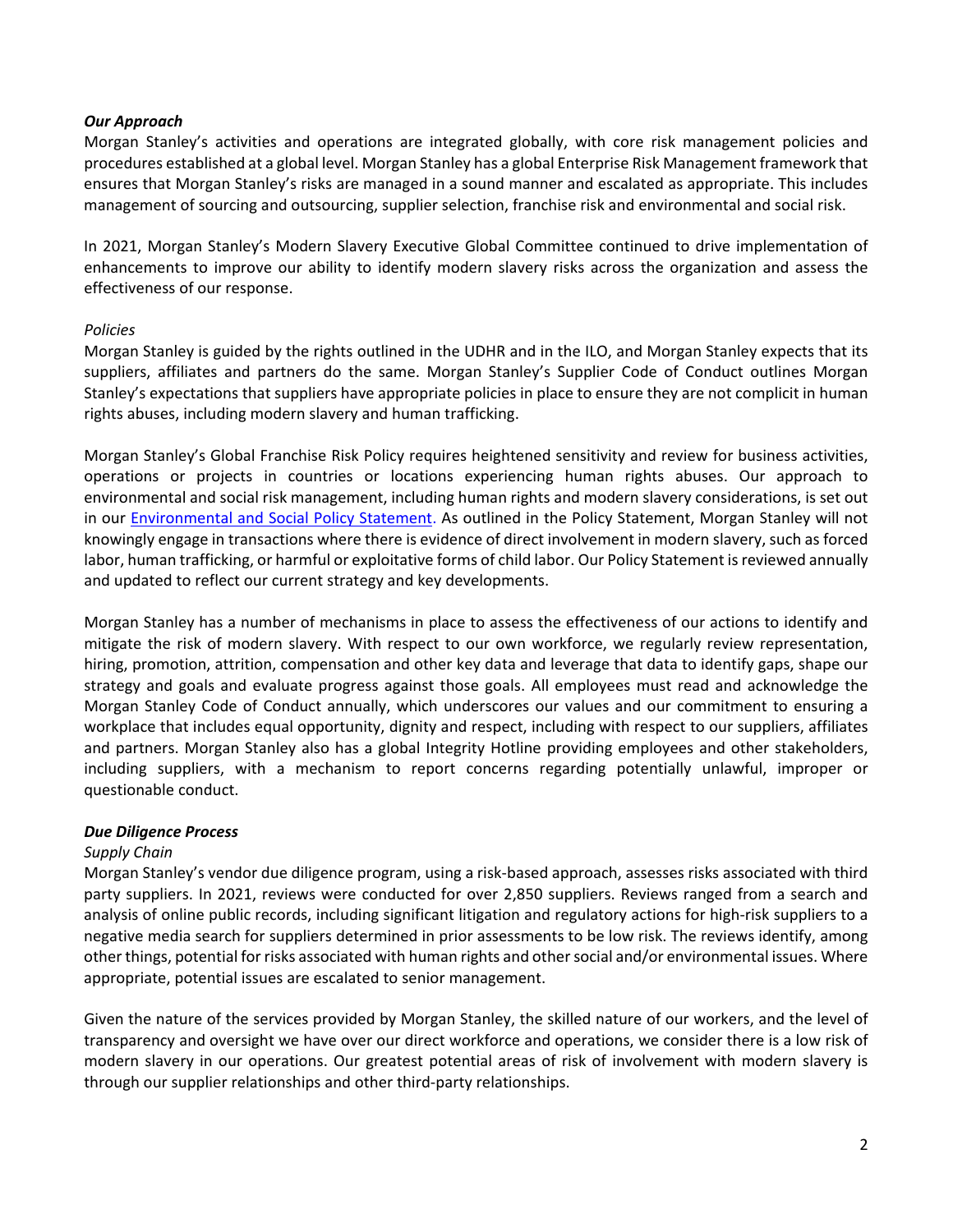Within Morgan Stanley's supply chain, the following key areas were identified as presenting a relatively higher risk of modern slavery and human trafficking:

- IT Products and Services Hardware, Software and Telecommunications Equipment;
- Non-IT Products and Services Office Machines (Rentals, Equipment, Maintenance and Repair);
- Professional Services IT Outsourcing and Consulting and Project Consulting; and
- Space and Occupancy Design and Construction, Facilities, Food Services and Furniture and Fixtures.

# *Client Transactions*

As outlined in Morgan Stanley's Environmental and Social Policy Statement, our due diligence and risk management processes are designed to identify, assess and address potentially significant environmental and social issues that may impact the firm, our clients and other stakeholders. Business Units and internal control groups refer transactions to the Environmental and Social Risk Management Group for due diligence when they identify potential environmental and/or social issues that may pose Franchise risk to Morgan Stanley. Potential human rights issues (including within a company's supply chain, as may be relevant) are considered in our due diligence processes as appropriate. Areas of potential heightened human rights risk undergo enhanced due diligence and may require escalation to the Global or Regional Franchise Committees and/or senior management based on the identification of environmental and/or social issues in the due diligence process.

Additionally, within our Investment Management business, we recognize that risks relating to various sustainability factors such as labor retention, supply chain disruption, and human rights violations can pose actual or potential material risks to our investments at the individual asset and portfolio levels. Furthermore, given our role as a global investment manager, we acknowledge that an unintended consequence of some of our investments may include some level of adverse impact on broader systemic sustainability factors such as social and employee matters, respect for human rights, anti-corruption and anti-bribery matters. The Morgan Stanley Investment Management [Sustainable Investing Policy](https://www.morganstanley.com/im/publication/resources/sustainable_investing_policy_us.pdf?1616998585979) outlines how we look to identify, understand, and mitigate such potential sustainability risks in our portfolios, and also how we aim to reduce potential adverse impacts through a combination of actions, including investment teams' engagement with investee management, our global stewardship program, our thematic research, and our collaborative efforts in the broader investment industry.

Morgan Stanley is committed to combating financial crimes and our Global Financial Crimes policies and standards are designed to enable us to comply with all relevant laws and regulations as well as industry guidance and best practice. Throughout the client lifecycle we deploy methods to detect and disrupt modern slavery and human trafficking, including using client screening technologies (such as adverse media) to identify relevant risk factors and escalate them to financial crimes teams.

In addition, our country risk analysis, which includes human rights and modern slavery factors, underpins our financial crime risk management framework, directly influencing outcomes of processes such as transaction monitoring and client risk rating.

# *Activities in 2021*

In addition to the steps delineated in our 2020 statement, in 2021 Morgan Stanley took the following steps to familiarize both our employees and our suppliers with the goals and requirements of both Modern Slavery Acts:

- Strengthened and extended our modern slavery training by hiring an external law firm to provide specific sessions on the identification of slavery and human trafficking within financial services firms, to Board members and senior management within our Investment Management business;
- Engaged an external consulting firm who specializes in sustainable business to review our global products and services related to our supply chain, and provided a comprehensive modern slavery risk assessment;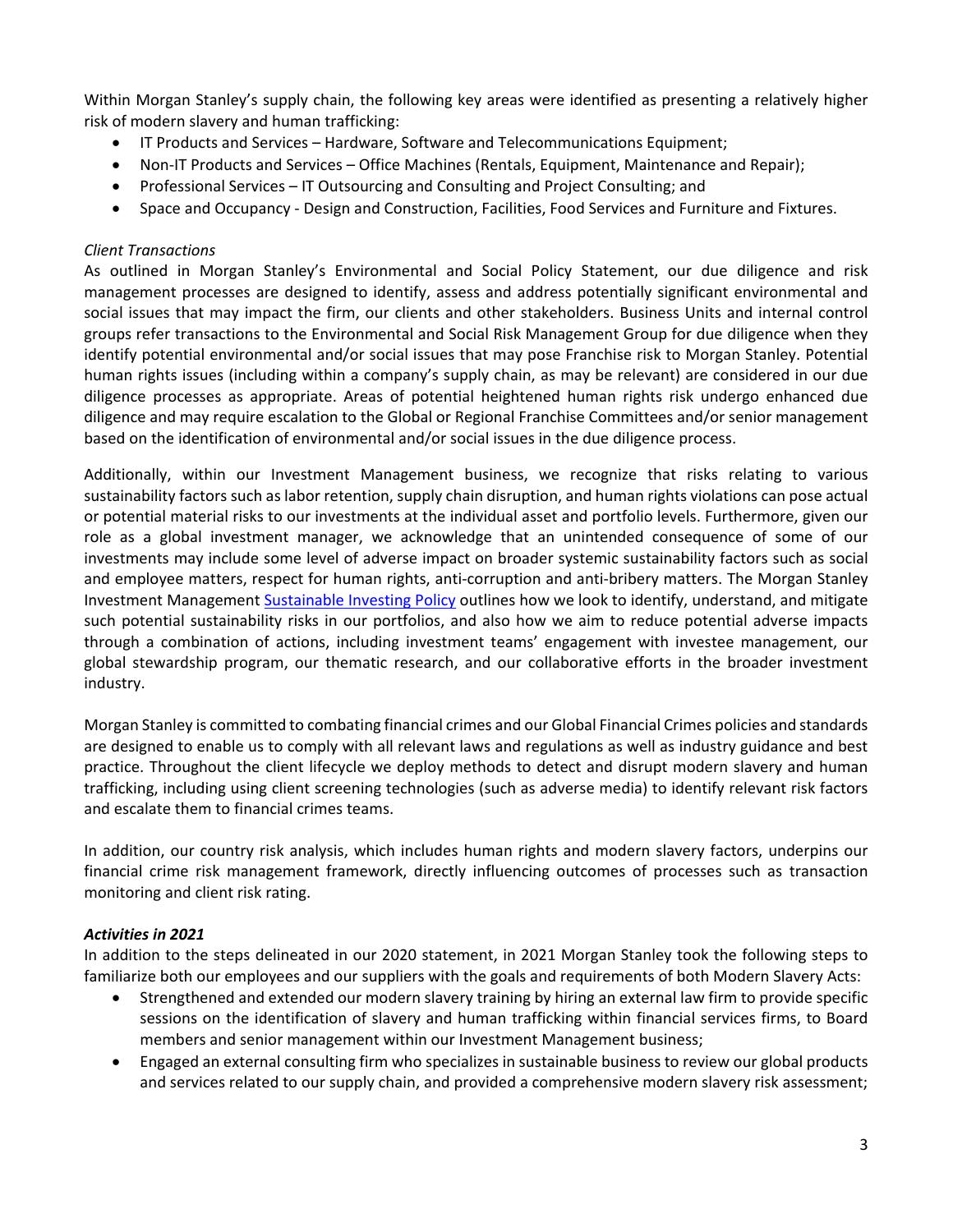- Continued to integrate human rights and modern slavery considerations into our environmental and social risk due diligence processes related to transactions and portfolio investments;
- Participated in an external industry roundtable discussion hosted by a consulting firm, to gain insights on best practices on mitigating the risks of modern slavery and human trafficking; and
- Updated th[e Supplier Code of Conduct](https://www.morganstanley.com/about-us-governance/pdf/supplier-code-of-conduct.pdf) with the 2020 Modern Slavery Statement, to ensure the most up to date Statement continues to be incorporated into agreements with our suppliers.

# *Ongoing Plans*

In the financial year ending December 31, 2022, in addition to the steps set out above, we intend to continue our efforts to ensure that slavery and human trafficking are not taking place within our operations or supply chain by taking the following steps:

- Continue to provide modern slavery and human trafficking training sessions to various groups and senior leaders within Morgan Stanley;
- Distribute a Global Financial Crimes training that includes a focused section on human trafficking and forced labor;
- Following the modern slavery risk assessment referred to in the activities section above, finalize a plan to review and, where appropriate, implement any recommendations;
- Continue to engage in external roundtables with other financial institutions to discuss the developing trends and emerging issues related to modern slavery and human trafficking;
- Continue to integrate human rights and modern slavery considerations into our environmental and social risk due diligence processes related to transactions and portfolio investments; and
- Update the Supplier Code of Conduct with the 2021 Modern Slavery Statement, to ensure the most up to date Statement continues to be incorporated into agreements with our suppliers.

# *Australian Requirements (Additional Information)*

For the purposes of Australia's Modern Slavery Act 2018 (Cth), Morgan Stanley Australia Limited, Morgan Stanley Australia Securities Limited, Morgan Stanley Wealth Management Australia Pty Ltd and Morgan Stanley (Australia) Securities Holdings Pty Limited (together, the **Australian Reporting Entities**) are reporting entities covered by this Statement. The Australian Reporting Entities are Australian incorporated entities which are wholly-owned subsidiaries of Morgan Stanley and sit within the business units described above.

This Statement outlines the actions the Australian Reporting Entities have taken (consistent with Morgan Stanley's global policies and processes described in this Statement) to identify and mitigate the risks of modern slavery occurring in their operations and supply chain.

Consultation in relation to this Statement was undertaken between the Australian Reporting Entities and also by the Australian Reporting Entities with their respective controlled entities. This was done by circulating it to, and seeking input from, a working group responsible for Morgan Stanley's anti-modern slavery program. This Statement was also reviewed by the regional Morgan Stanley executives responsible for oversight of the Australian Reporting Entities and their controlled entities.

This Statement has been approved by the Board of Directors of Morgan Stanley on May 26, 2022.

Signed by:<br>*James P. Gouman* 

James P. Gorman Chairman and Chief Executive Officer